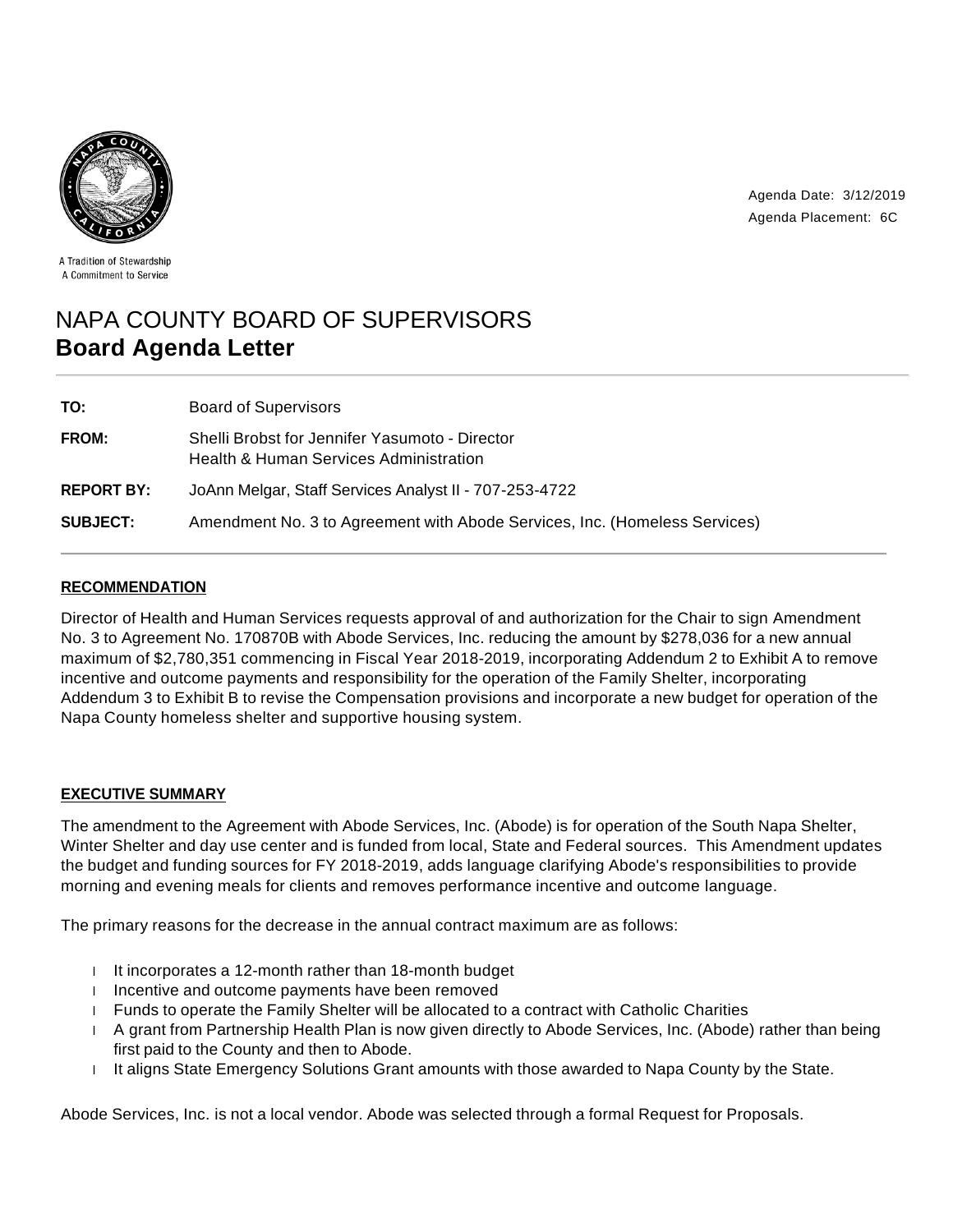### **FISCAL IMPACT**

| Is there a Fiscal Impact?         | Yes                                                                                                                                                                                                                                                                                                                                                                                               |
|-----------------------------------|---------------------------------------------------------------------------------------------------------------------------------------------------------------------------------------------------------------------------------------------------------------------------------------------------------------------------------------------------------------------------------------------------|
| Is it currently budgeted?         | Yes                                                                                                                                                                                                                                                                                                                                                                                               |
| Where is it budgeted?             | HHSA Whole Person Care (20008-02)<br>HHSA Homeless & Housing (20008-01)                                                                                                                                                                                                                                                                                                                           |
| Is it Mandatory or Discretionary? | Discretionary                                                                                                                                                                                                                                                                                                                                                                                     |
| Discretionary Justification:      | Approval of the requested action is discretionary in that there is no mandate to<br>contract Whole Person Care, ESG, ESG-C, PSHI, PSHII and Home To Stay<br>funding to Abode Services. Contracting these funds will allow for Abode<br>Services to provide outreach, engagement and housing support services for<br>persons who are homeless or at risk of homelessness in the Napa<br>community. |
| Is the general fund affected?     | No.                                                                                                                                                                                                                                                                                                                                                                                               |
| Future fiscal impact:             | This contract will automatically renew indefinitely until amended.                                                                                                                                                                                                                                                                                                                                |
| Consequences if not approved:     | Abode was the only vendor to respond to the RFP to operate the Napa County<br>Shelter system. If not approved, the County of Napa will be required to find<br>replacing agencies to fulfill the tasks associated with the Whole Person Care<br>program, ESG, ESG-C, PSHI, PSHII and Home To Stay funds.                                                                                           |
| Additional Information:           |                                                                                                                                                                                                                                                                                                                                                                                                   |

### **ENVIRONMENTAL IMPACT**

ENVIRONMENTAL DETERMINATION: The proposed action is not a project as defined by 14 California Code of Regulations 15378 (State CEQA Guidelines) and therefore CEQA is not applicable.

### **BACKGROUND AND DISCUSSION**

In October of 2015, the City and County of Napa formally began a process of transforming the way systems respond to and address homelessness throughout the county. These efforts began with the City and the County of Napa jointly hiring consultants from the Corporation for Supportive Housing (CSH) and the National Alliance to End Homelessness (NAEH) with the charge to examine and make recommendations for the improvement of both the "back door" systems that support housing and homeless services, as well as the "front door" operations of the shelter system in Napa County.

In March 2016, CSH and NAEH jointly issued a report on the state of the housing and homeless services delivery system in Napa County. The report found that Napa's current ad hoc homeless response system, which requires vulnerable individuals to navigate a complex and restrictive continuum, is not effective in ending homelessness for the growing population of vulnerable individuals. The NAEH/CSH recommended, among other things, issuing a Request For Proposals (RFP) to select a Shelter Operator and a non-profit to manage the Flexible Housing Subsidy Pool and provide supportive housing services. In September 2016 staff released an RFP and selected